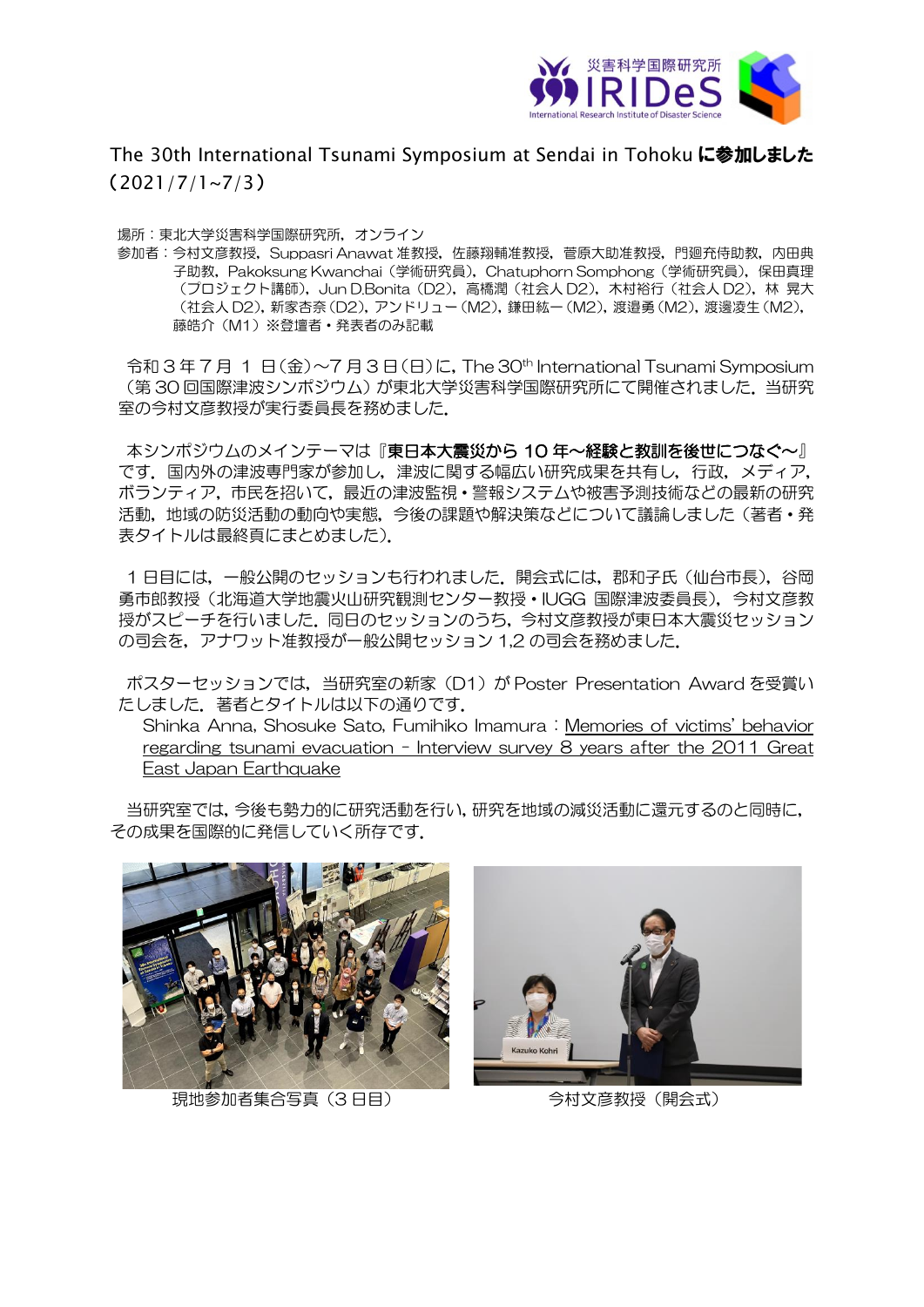



- 全場の様子 - インディング - インディング - インディング - 企業展示

|                            | Oral Presentation (口頭発表)                                                                                                                                          |
|----------------------------|-------------------------------------------------------------------------------------------------------------------------------------------------------------------|
| 発表者                        | タイトル                                                                                                                                                              |
| Mari Yasuda                | Sustainability of disaster prevention<br>for<br>education<br>elementary school students: Difference<br>between<br>the<br>coastal and inland areas<br>of Japan     |
| Chatuphorn<br>Somphong     | Submarine landslide source modeling using 3D slope<br>stability analysis method for 2018 Palu-Sulawesi tsunami                                                    |
| Jun Takahashi              | Tsunami evaluation and measures at Onagawa nuclear<br>power station                                                                                               |
| Hiroyuki Kimura            | An effective method for eelgrass damage estimation using<br>tsunami and sediment transport modeling                                                               |
| Poster Presentation (口頭発表) |                                                                                                                                                                   |
| Daisuke<br>Sugawara        | validation of tsunami<br>assessment and<br>Uncertainty<br>sediment transport modeling: a case study of the southern<br>Sendai Bay                                 |
| Shosuke Sato               | An Exhibition for Disaster Tradition Based on Academic<br>Achievement and Knowledge: Visualization of Tsunami<br>Evacuation Behavior in Hashikami, Kesennuma City |
| Shuji Seto                 | The distribution of victims and Causes of death based on<br>the corpse location in Miyagi Prefecture during the 2011<br>Great East Japan                          |
| Shuji Seto                 | Characteristics of victims found<br>at sea off Miyagi<br>Prefecture in the 2011 Tohoku tsunami                                                                    |
| Pakoksung<br>Kwanchai      | Climate Change Induced Sea-Level-Rise Effect Increasing<br>Probabilistic Tsunami Risk at Community Scale for Future<br>Tsunami in Japan                           |
| Anna Shinka                | of victims'<br>behavior<br>Memories<br>regarding<br>tsunami<br>evacuation - Interview survey 8 years after the 2011 Great<br>East Japan Earthquake                |
| Akihiro Hayashi            | The Effectiveness of Green Infrastructure in Mitigating<br>Tsunami Disaster and Its Economic values on Coastal                                                    |